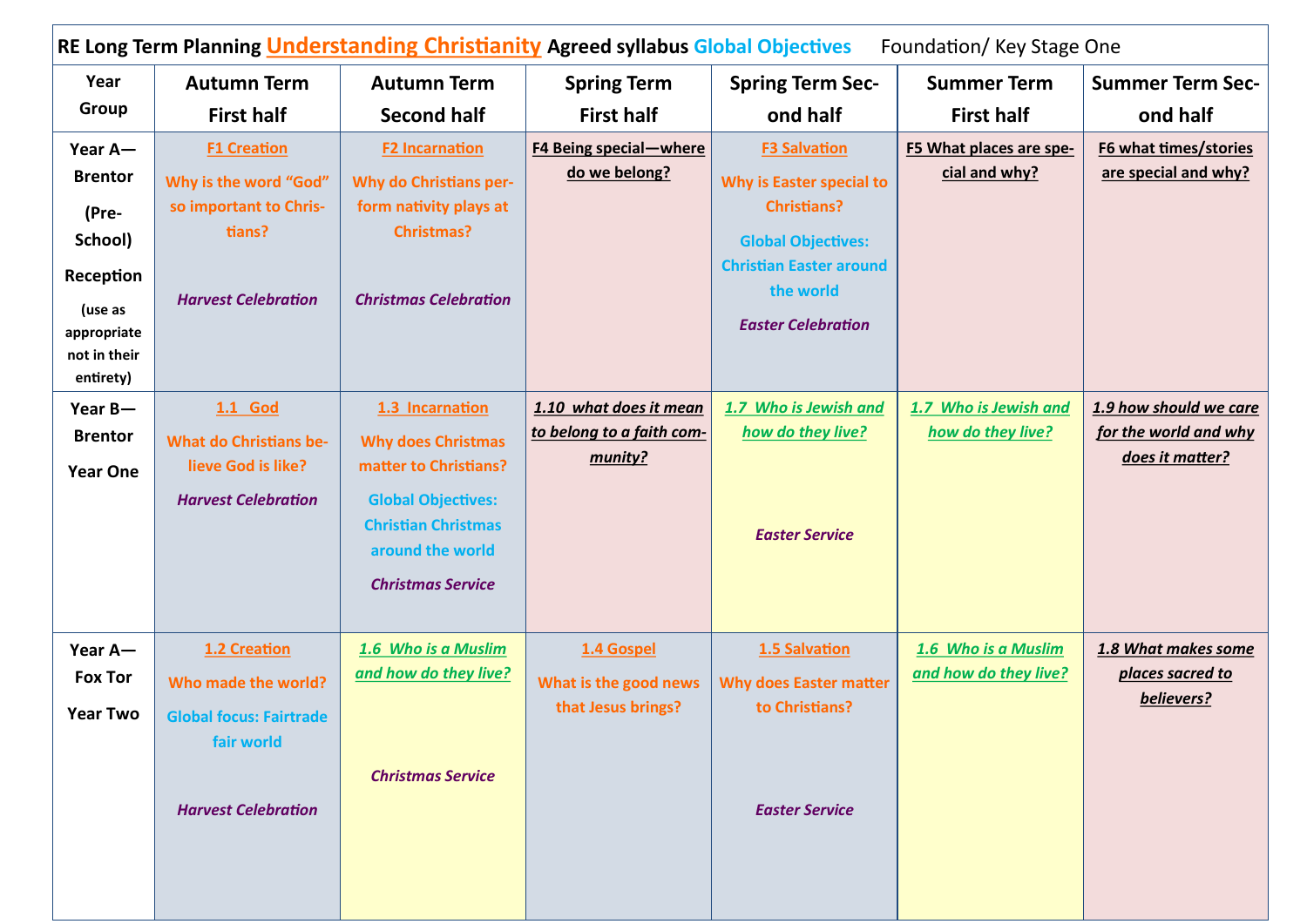| <b>Understanding Christianity Agreed syllabus Global Objectives</b><br><b>RE Long Term Planning</b><br>Lower Junior |                                                                                              |                                                                                                                                                                                     |                                                                                                           |                                                                                                        |                                                                                                                        |                                                                                |
|---------------------------------------------------------------------------------------------------------------------|----------------------------------------------------------------------------------------------|-------------------------------------------------------------------------------------------------------------------------------------------------------------------------------------|-----------------------------------------------------------------------------------------------------------|--------------------------------------------------------------------------------------------------------|------------------------------------------------------------------------------------------------------------------------|--------------------------------------------------------------------------------|
| Year                                                                                                                | Autumn Term First                                                                            | <b>Autumn Term</b>                                                                                                                                                                  | <b>Spring Term First</b>                                                                                  | <b>Spring Term</b>                                                                                     | <b>Summer Term First</b>                                                                                               | <b>Summer Term</b>                                                             |
| Group                                                                                                               | half                                                                                         | <b>Second half</b>                                                                                                                                                                  | half                                                                                                      | <b>Second half</b>                                                                                     | half                                                                                                                   | <b>Second half</b>                                                             |
| Year $B-$<br><b>Fox Tor</b><br><b>Year Three</b>                                                                    | <b>L2,2 People of God</b><br>What is it like to follow<br>God?<br><b>Harvest Celebration</b> | <b>L2.9 How do festivals</b><br>and worship show what<br>matters to a Muslim?<br><b>Global Objectives:</b><br><b>Where in the World?</b><br><b>Unit 1 Christians World-</b><br>wide | <b>L2.3 Incarnation</b><br><b>What is the Trinity?</b><br>(include baptism Jesus as<br>revealing Trinity) | <b>L2.9 How do Festivals</b><br>and worship show what<br>matters to a Muslim?<br><b>Easter Service</b> | <b>L2.6 Kingdom of God</b><br>When Jesus left, what<br>was the impact of Pen-<br>tecost?                               | L2.11 How and why do<br>people mark the signifi-<br>cant events in their life? |
|                                                                                                                     |                                                                                              | <b>Christmas Service</b>                                                                                                                                                            |                                                                                                           |                                                                                                        |                                                                                                                        |                                                                                |
| Year A-                                                                                                             | <b>L2.1 Creation/Fall</b>                                                                    | <b>L2.7 What do Hindus</b>                                                                                                                                                          | <b>L2.8 What does it mean</b>                                                                             | <b>L2.5 Salvation</b>                                                                                  | <b>L2.4 Gospel</b>                                                                                                     | L2.12 how and why do                                                           |
| <b>Oke Tor</b>                                                                                                      | <b>What do Christians learn</b>                                                              | believe God is like?                                                                                                                                                                | to be a Hindu in Britain                                                                                  | <b>Why do Christians call</b>                                                                          | What kind of world did                                                                                                 | people try to make the                                                         |
| <b>Year Four</b>                                                                                                    | from the creation story?                                                                     |                                                                                                                                                                                     | today?                                                                                                    | the day Jesus died<br>"Good Friday"?                                                                   | Jesus want?                                                                                                            | world a better place?                                                          |
|                                                                                                                     | <b>Harvest Celebration</b>                                                                   | <b>Christmas Service</b>                                                                                                                                                            |                                                                                                           | <b>Easter Service</b>                                                                                  | <b>Global Objectives:</b><br>Where in the world?<br><b>Unit 2</b><br><b>Compare</b><br>contrast Christian wor-<br>ship |                                                                                |